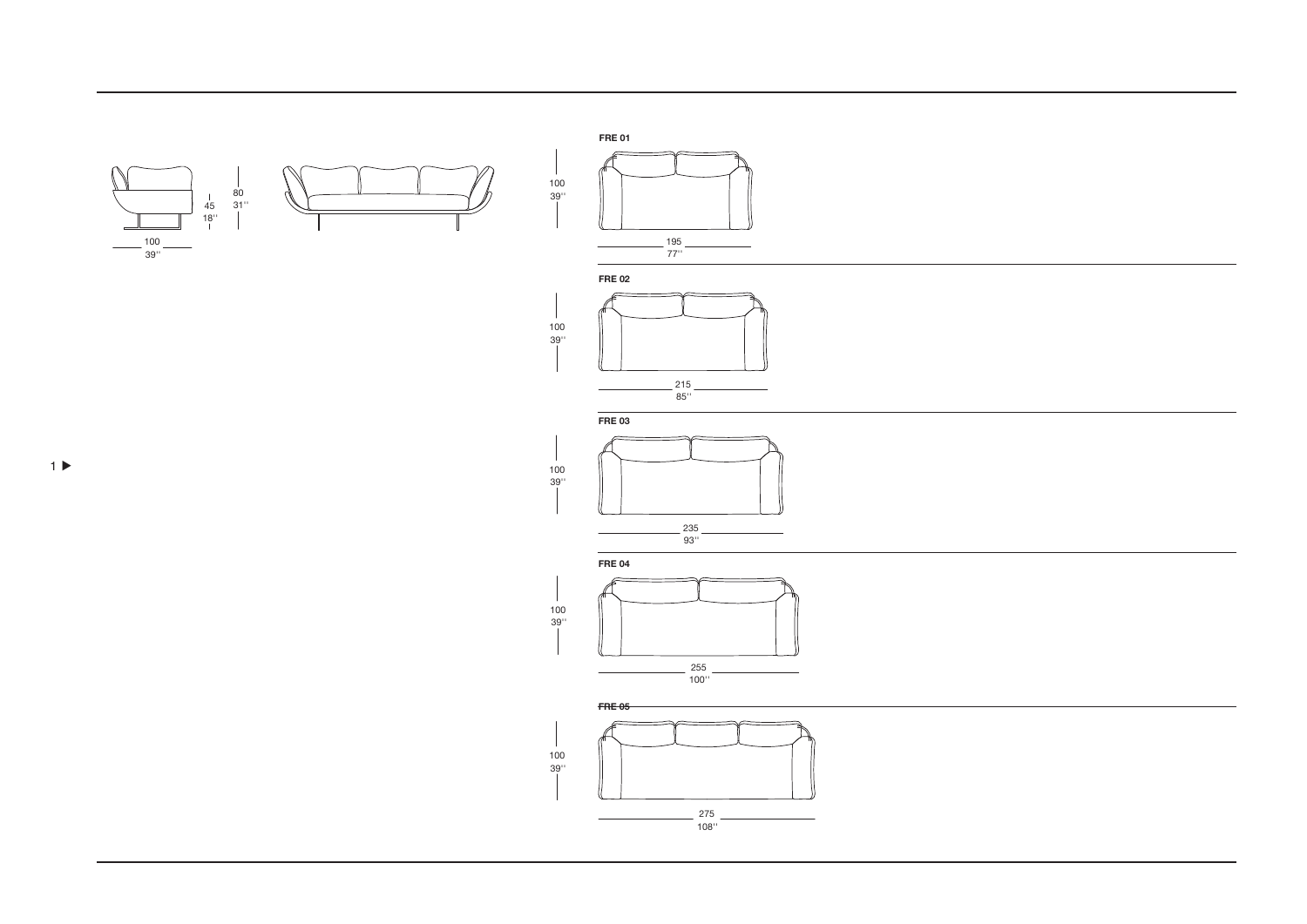

**FRE07** 



**FRE08** 



**FRE09** 

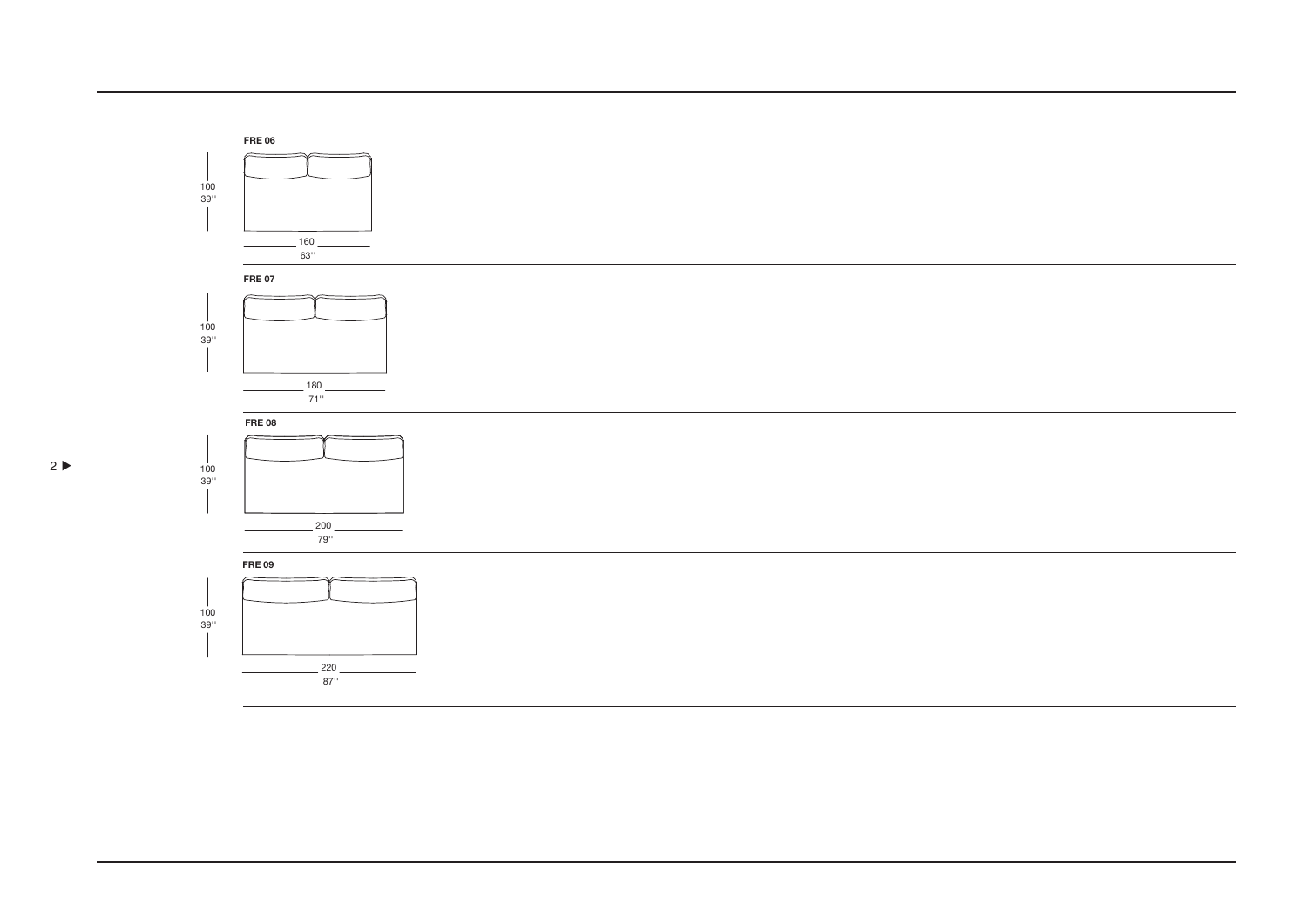

100 39''

100 39''



 $200$ 79''



79''







**FRE 14**





**FRE 19**







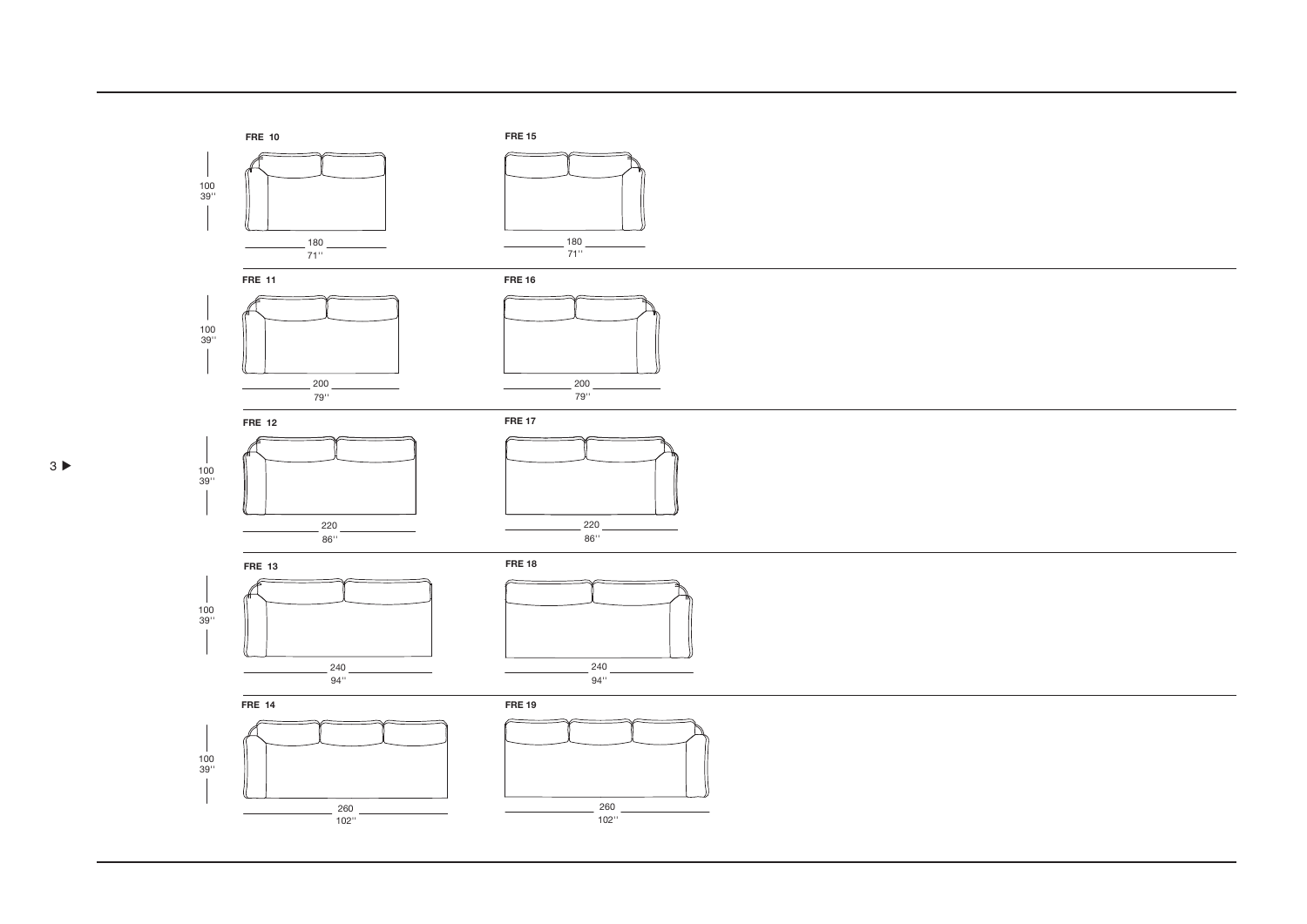





 $4 \blacktriangleright$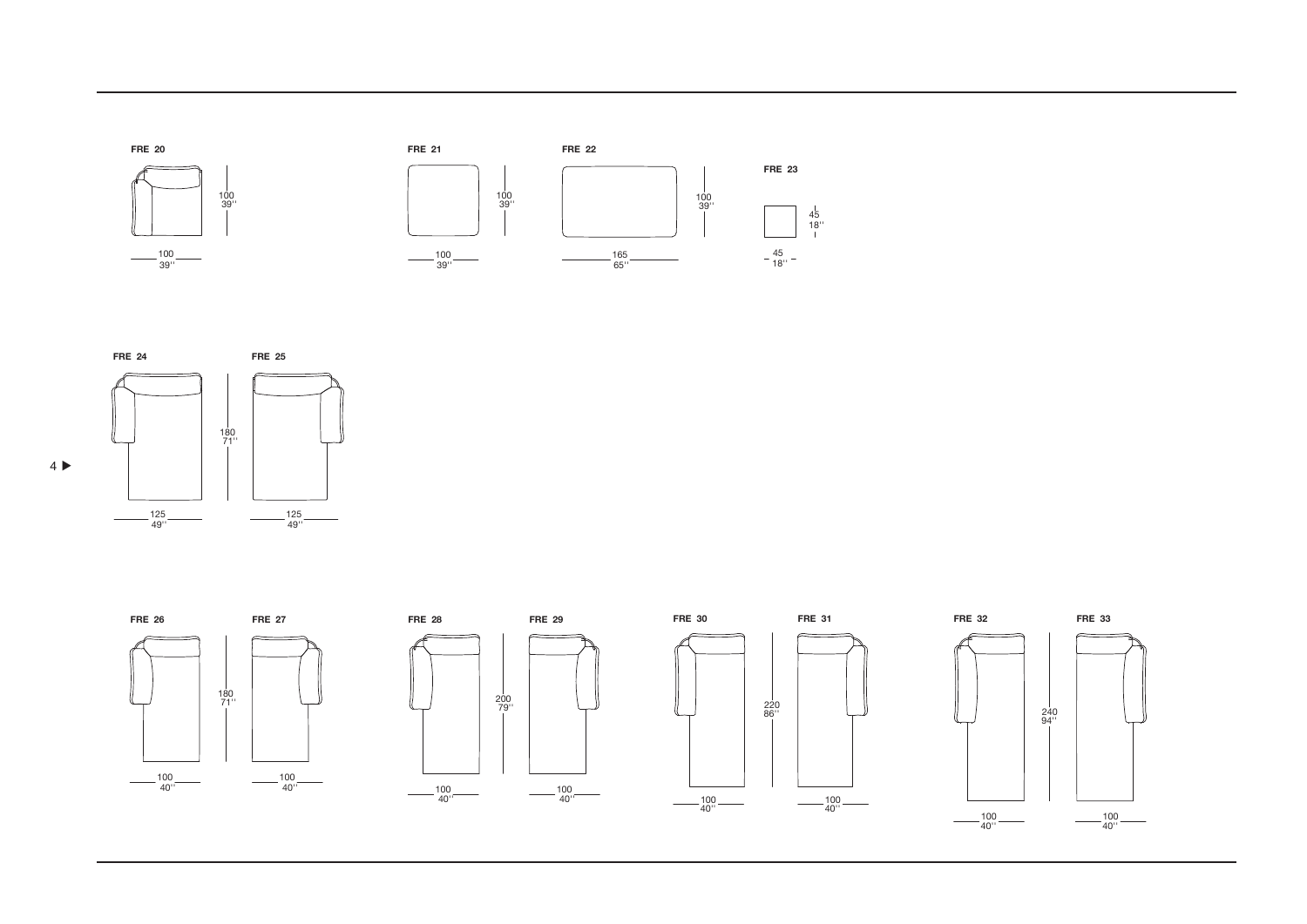

**FRE 35** 





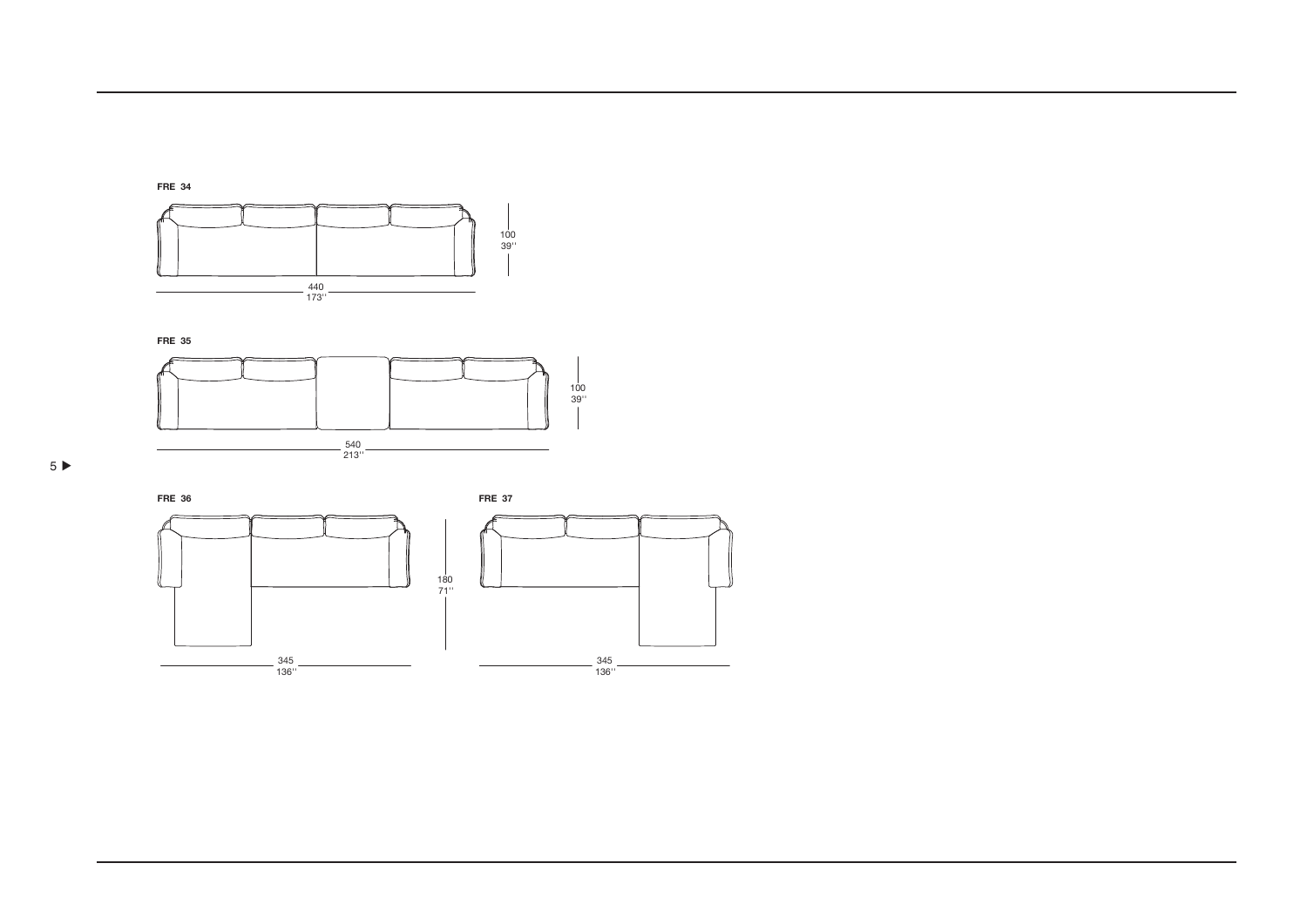









320<br>126''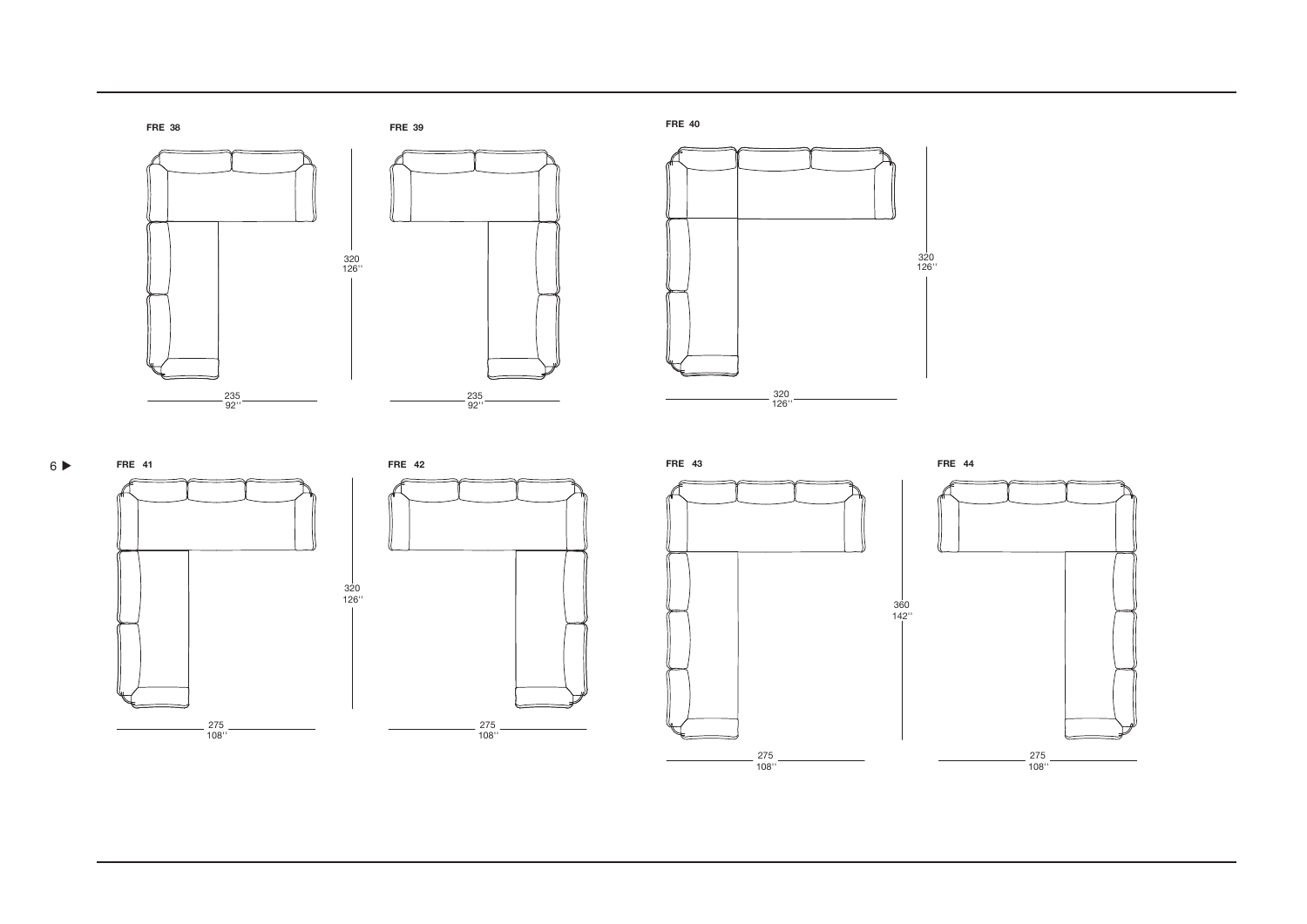